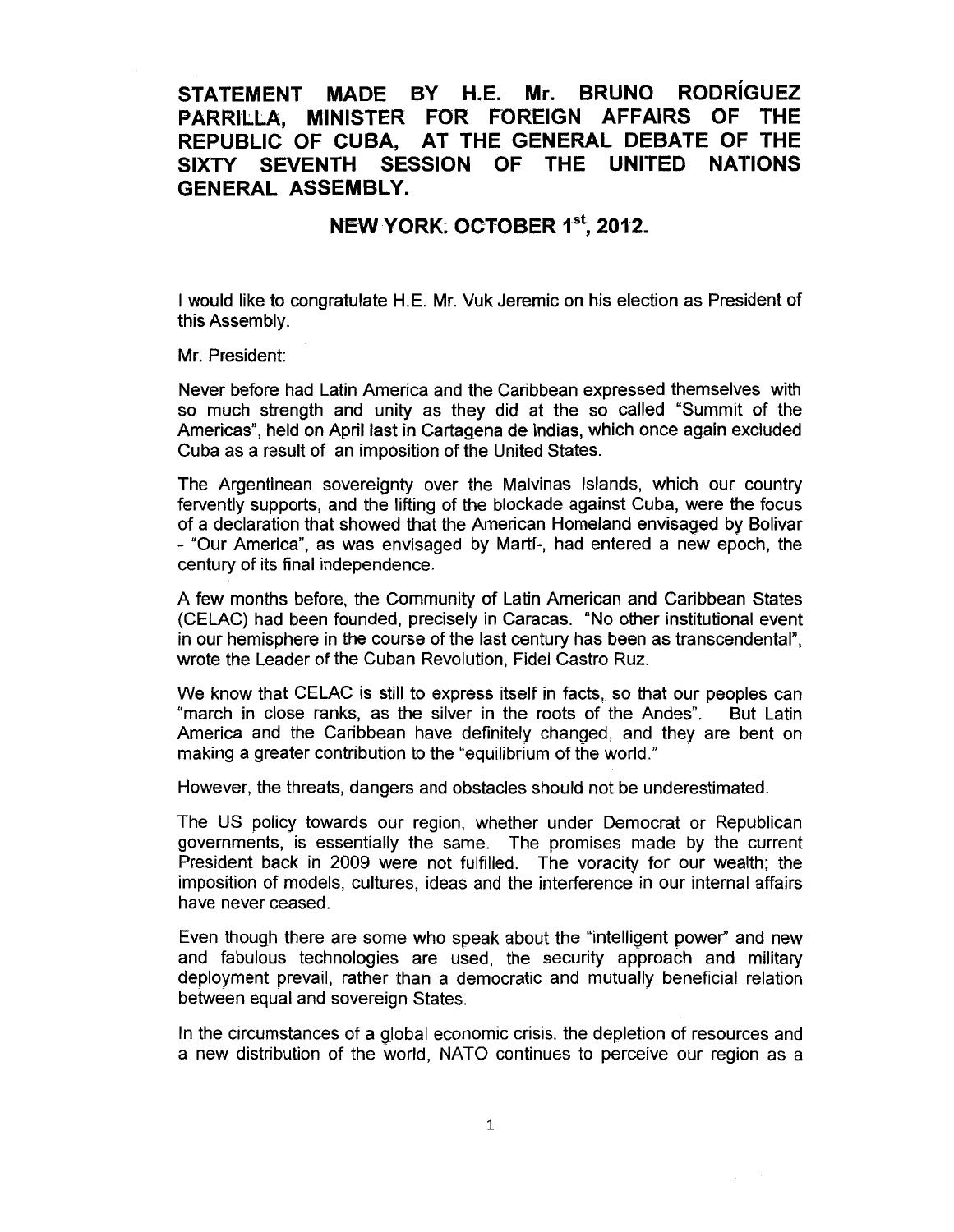Euro-Atlantic periphery, where it is possible to intervene to secure interests, even if they are illegitimate.

The imminent elections in the sister nation of the Bolivarian Republic of Venezuela will be decisive for the common destiny of our region. We would like to express to the Venezuelan people and its leader, President Chavez, our full solidarity in the face of the destabilizing attempts that loom in the horizon.

The governing powers in the United States will make a very serious mistake of unpredictable consequences if they attempt to reverse by force the social achievements attained by our peoples.

In a discreet and modest way, Cuba has always contributed to the achievement of peace in Colombia; it gave its all-out support to the confidential exploratory talks that were held during the year in Havana, and it will continue to do so as a guarantor and venue of the upcoming process of dialogue between the Government and the Revolutionary Armed Forces of Colombia.

"Our America" will continue to be mutilated as long as Puerto Rico, a Latin American and Caribbean nation, is not independent, a cause that we fully support.

Mr. President:

Today's world is in no way similar to the one that was envisaged by those who drafted the United Nations Charter, over the ashes left by the Second World War, when they determined to save our generations from the scourge of war, protect the fundamental rights of human beings and equality among all nations, Jarge and small; promote justice, dignity and social progress.

Right now, the overthrowing of governments through the use of force and violence is being blatantly encouraged; the "change of regime" is being imposed from Washington and other NATO member countries' capitals, and conquest wars are being waged for the control of natural resources and strategically important areas.

The US and some European governments have decided to overthrow the Syrian government, for which they have armed, financed and trained opposition groups. They have even resorted to the use of mercenaries.

Due mainly to the firm opposition by Russia and China, it has been impossible to manipulate the Security Council to impose the interventionist formula applied in recent warmongering adventures.

Cuba reaffirms the right of the Syrian people to the full exercise of selfdetermination and sovereignty without any interference or foreign intervention of any sort. For that, violence, massacres and the terrorist actions that have taken a high toll on innocent lives must cease. The traffic in arms and money to help the insurgent groups as well as the shameful manipulation of reality by the media must also come to an end.

It is the duty of the General Assembly to make use of its faculties to promote a peaceful solution to the current situation that is ruining that Arab country and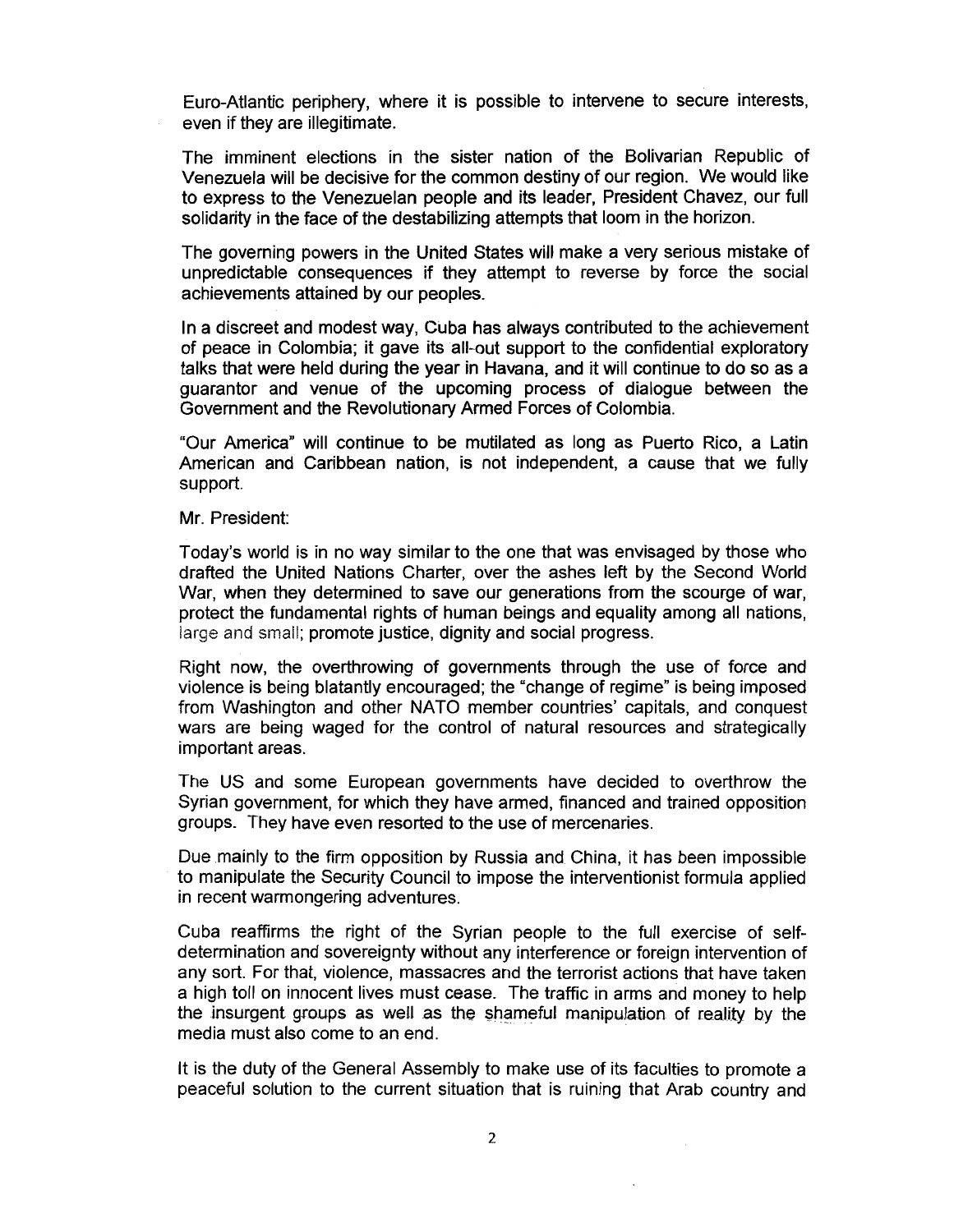prevent a foreign military aggression which will have serious consequences for the entire Middle East region.

The General Assembly should act with resolve and recognize the Palestinian State as a full member of the United Nations Organization, with the boundaries established prior to 1967 and with East Jerusalem as its capital; and it should do so now, with or without the consent of the Security Council; with or without the United States veto; with or without new peace negotiations.

## Mr. President:

The global economic crisis that turns out to be particularly harsh in Europe today, reflects the inability of the governments and institutions to solve a problem that calls for a reconsideration of the basics of the current international economic relations system that is only useful for pillaging the underdeveloped countries.

The harsh consequences of the crisis in the developed world and the failed policies adopted so far in the attempt to stop it continue to be borne by the workers, the increasing number of unemployed, the immigrants and the poor, whose protest movements are being brutally repressed.

The predictions of a new spiral in the prices of foodstuffs as a result of the draught that affects much of North America, threatens to turn the world's food insecurity into an ever more critical situation.

Environmental destruction has also worsened; the loss of biodiversity and the natural balance of ecosystems is accelerating, while the worsening of the irrational production and consumption patterns, the marginalization of more than a half of the world's population and the absence of global measures to stop the advance of climate change presuppose an ever-growing risk to the physical integrity of entire nations, particularly the small Island States.

In the face of these colossal challenges, we could ask ourselves if there is anything that could ever justify the fact that, twenty years after the end of the so-called "Cold War" the military budget has almost doubled to reach the astronomical figure of 1.74 trillion dollars. President Raúl Castro Ruz posed the following questions: "What enemies will these weapons be used against? Will they be used to eliminate the masses of poor people who can no longer cope with their poverty, or to halt the unstoppable migrations of survivors?

Under these circumstances, it is urgent to save the United Nations Organization while subjecting it to a profound reform to put it at the service of all the equally sovereign States, and removing it from the arbitrariness and double standards of a handful of industrialized and powerful countries.

International Law and the Purposes and Principles of the UN Charter should be resolutely enforced; the key role of the General Assembly should be restored and a democratic, transparent and truly representative Security Council should be re-launched.

The Summit of the Non-Aligned Countries was successfully held in Tehran and reaffirmed the Movement's positions in defense of peace, independence and